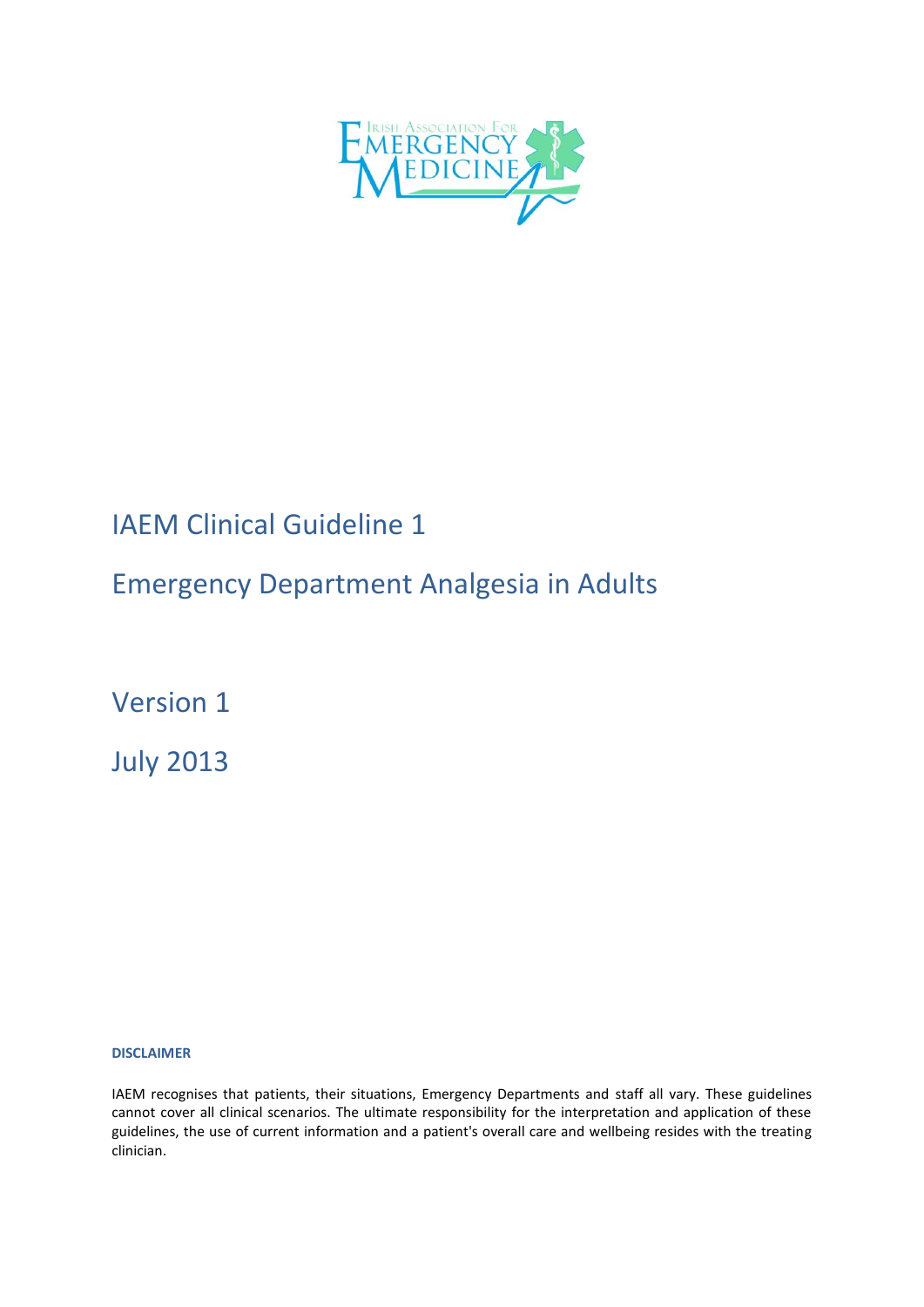

#### **GLOSSARY OF TERMS**

Pain: Pain is a subjective experience as described in the formal definition: "An unpleasant sensory and emotional experience associated with actual or potential tissue damage or described in terms of such damage" [\(www.iasp-pain.org\)](http://www.iasp-pain.org/). Note: The inability to communicate verbally does not negate the possibility that an individual is experiencing pain and is in need of appropriate pain-relieving treatment.

**Analgesic:** A drug or non-pharmacological technique that relieves pain.

**Non-pharmacological pain management:** The management of pain and distress without medications. Methods of non-pharmacological procedural pain management include splintage, sling immobilisation of an injured limb and wound dressing.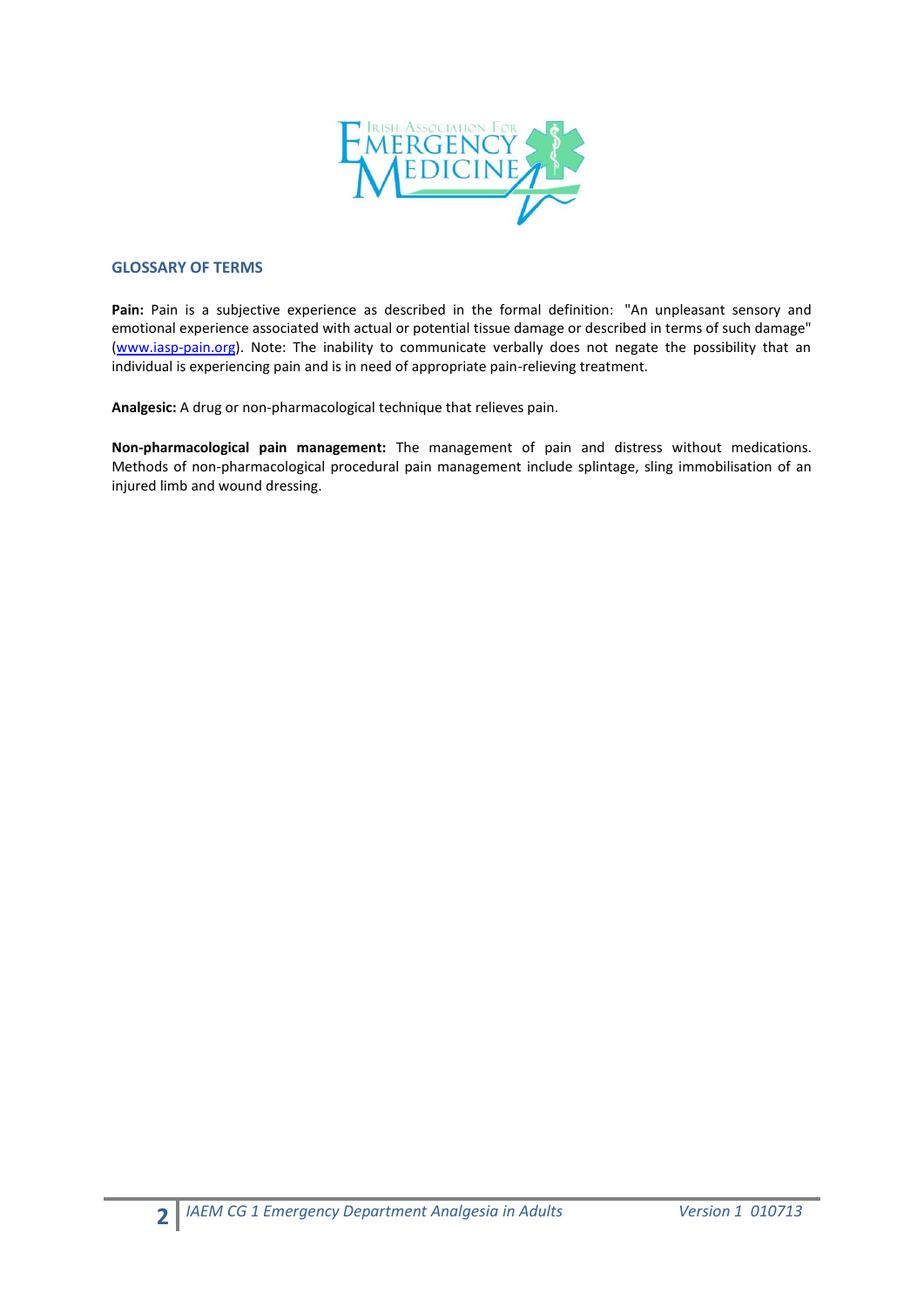

## **Emergency Department Analgesia in Adults**

#### **INTRODUCTION**

The objective of these guidelines is to outline the principles for the appropriate Emergency Department (ED) assessment and management of pain in adults.

These guidelines have been developed to act as a resource for medical and nursing staff and other members of the multidisciplinary ED team to guide them through the principles associated with achieving optimal pain control in adults. These guidelines are not intended to replace clinical judgement.

#### **PRINCIPLES OF ED PAIN MANAGEMENT IN ADULTS**

#### *ABCDE of Pain Assessment and Management*

- **A**sk about pain regularly. **A**ssess pain systematically;
- **Believe the patient and family in their reports of pain and what relieves it;**
- **Choose pain control options appropriate for the patient, pain level and setting;**
- **•** Deliver intervention in timely, logical and coordinated fashion;
- $\bullet$ **E**mpower patients and their family. **E**nable them to control their pain to the greatest extent possible.

#### **PAIN ASSESSMENT**

- Pain is commonly under-recognised, under-treated and treatment may be delayed;
- The experience of the staff member triaging will help in estimating pain severity;
- The assessment of pain includes a careful history and physical examination;
- Pain assessment should be undertaken in conjunction with assessment of vital signs and should be performed regularly;
- Recognition and alleviation of pain should be a priority when treating ill and injured patients.  $\bullet$ This process should start at triage, be monitored throughout the patient's ED stay and finish with ensuring adequate analgesia at and, if appropriate, beyond discharge;
- Although the better known pain assessment scales have not been validated in the ED setting, they are nevertheless currently satisfactory for the purpose of ED pain assessment and management.

#### **ED assessment of acute pain in adults using the Verbal Numerical Rating Scale (VNRS)**

| <b>No Pain</b> | <b>Mild Pain</b> | <b>Moderate Pain</b> | <b>Severe Pain</b> |
|----------------|------------------|----------------------|--------------------|
| $VNRS = 0$     | $VNRS = 1-3$     | $VNRS = 4-6$         | $VNRS = 7-10$      |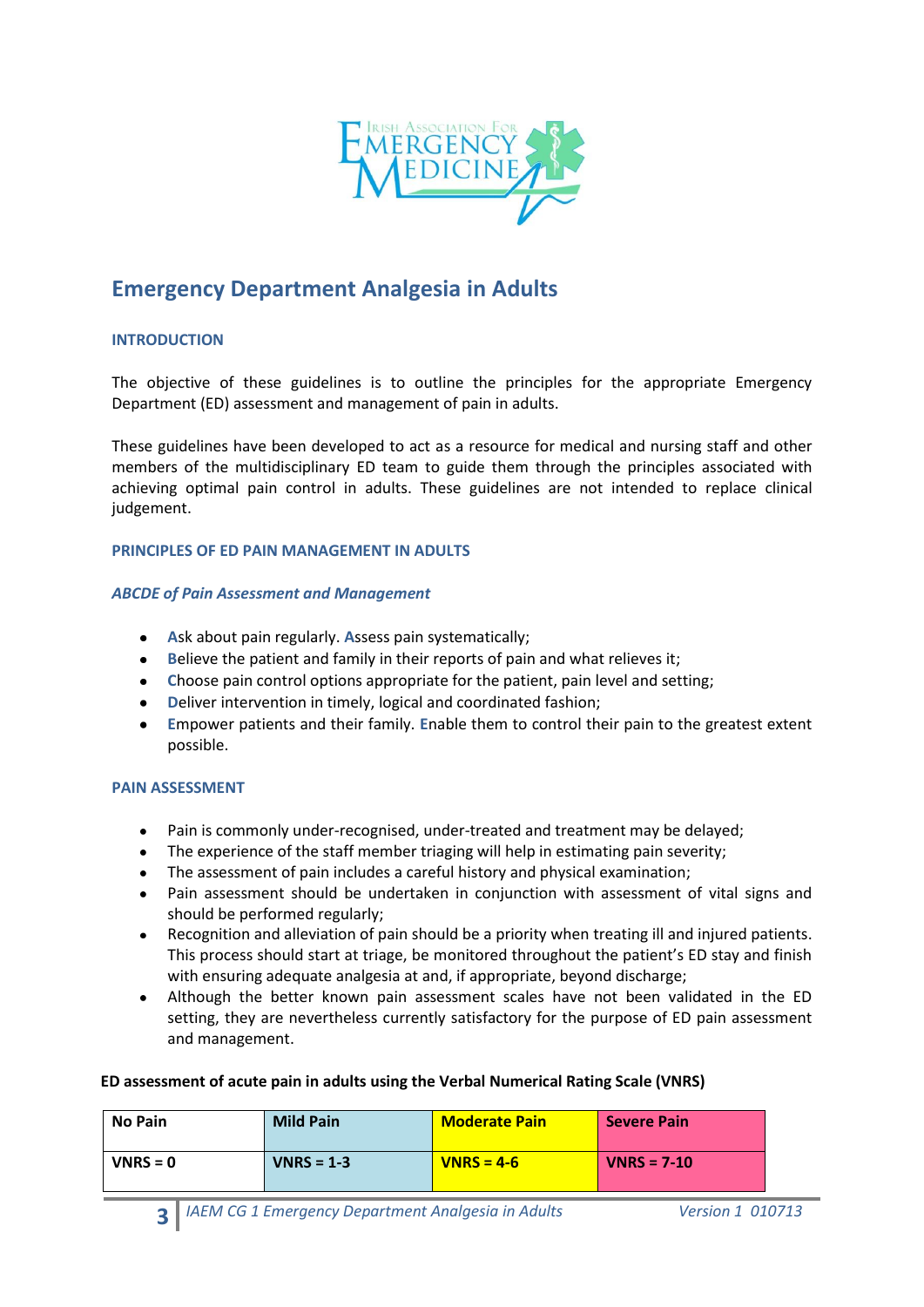- It is important to re-assess the pain control within 30 minutes in severe and moderate pain;
- If analgesia is still found to be inadequate on reassessment, stronger/increased dose of analgesics should be used along with the use of non-pharmacological measures. Simple analgesia, such as Paracetamol, may be used in addition to opiate analgesia in severe pain.

### **PAIN MANAGEMENT**

### **Algorithm for the ED management of acute pain in adults<sup>1</sup>**